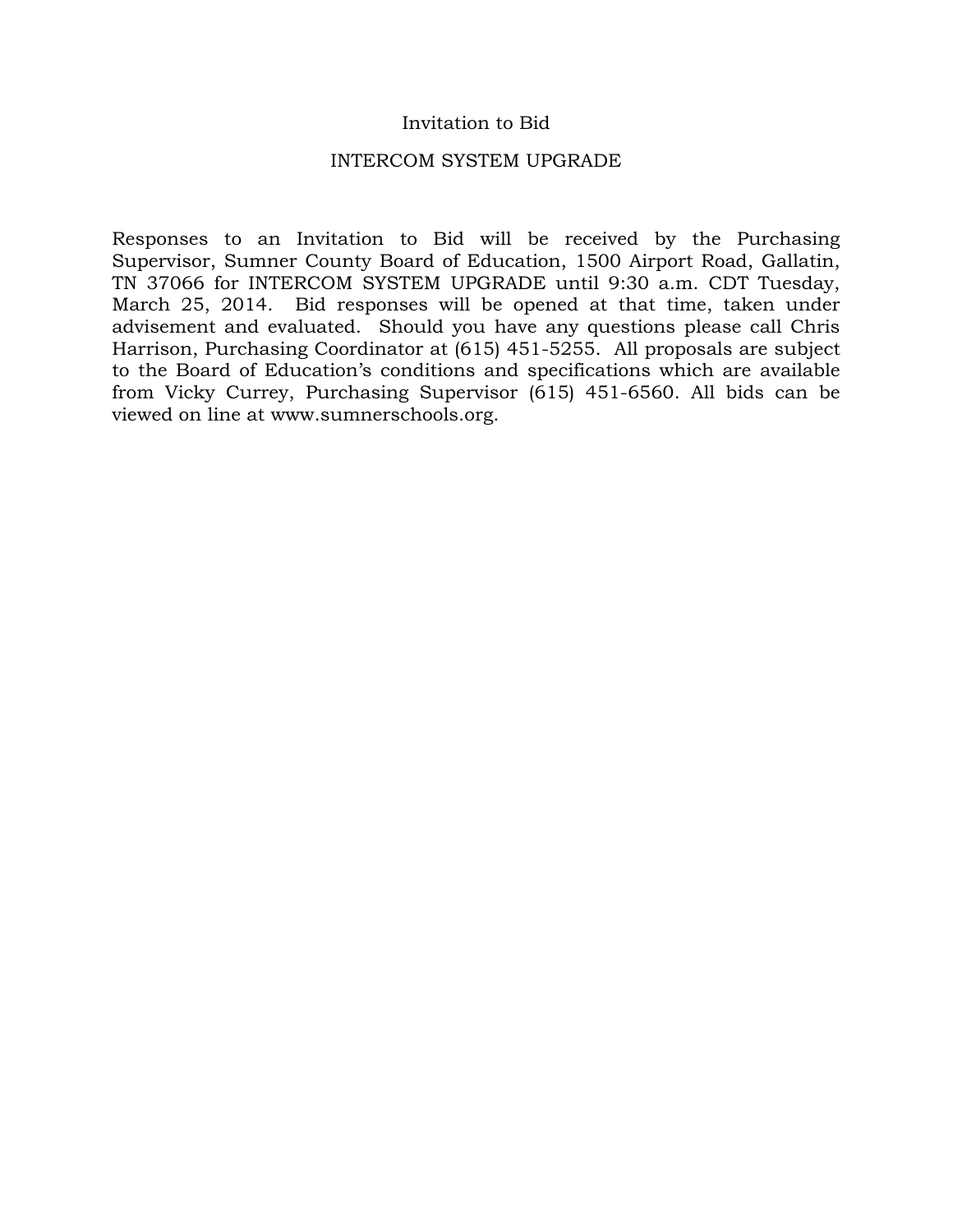# **INTERCOM SYSTEM UPGRADE**

The Sumner County Board of Education, herein known as "School System", is soliciting bids for intercom system upgrades. The bid will be for materials and installation. The project is turn-key.

#### **Jobsite Locations:**

#### **Bethpage Elementary**

420 Old Hwy 31E Bethpage, TN 37022

**Scope:** The existing system is a Dukane. The new system must be compatible with a 4-wire system. It is the intent of the School System to use the existing call-in switches.

Hendersonville, TN 37075

**George Whitten Elementary Millersville Elementary Walton Ferry Elementary** 1248 Louisville Highway 732 Walton Ferry Road<br>Goodlettsville, TN 37072 Hendersonville, TN 37075

**Scope:** The existing system, at each location, is a Rauland 5000. The new system must be compatible with a 3-wire system. It is the intent of the School System to use the existing call-in switches.

All systems shall be comprised of one administrative console at each location and have a 48-port capacity. New system must be compatible with existing lockdown system.

Email any questions to Chris Harrison – Purchasing Coordinator at [chris.harrison@sumnerschools.org](mailto:chris.harrison@sumnerschools.org) . All questions must be submitted by March 18, 2014 @ 1:00 p.m.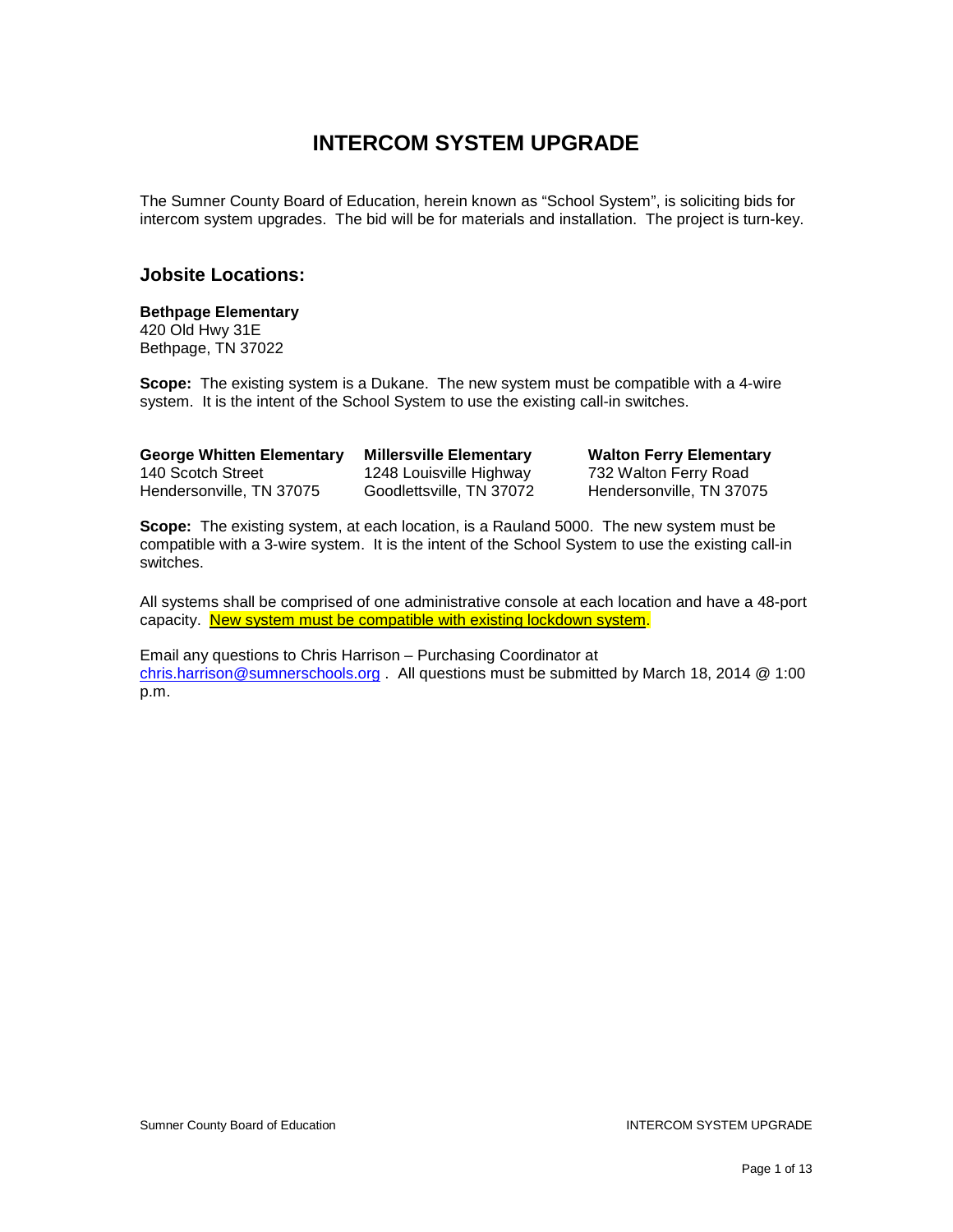# **INTERCOM SYSTEM UPGRADE**

## **PART 1 GENERAL**

### **1.1 SECTION INCLUDES**

- A. Provide microprocessor controlled voice communication system with all conduit, wire, outlets and equipment as shown on the drawings and as herein specified to provide a complete sound and voice communication system in the building.
	- 1. The system:
		- (a) Provide the facilities for paging or sounding emergency signals or time event signals to select groups or all remote speakers.
		- (b) Provide facilities for the control and distribution of up to two program channels to individual, selected groups, or all remote speakers.
		- (c) Include the facilities of a built-in master clock and programmer capable of correcting appropriate secondary clock displays and controlling events based on user programmed time schedule programs.
- B. All material and equipment necessary for the proper operation of the system even though not specifically mentioned in the contract documents are deemed part of this contract.
- C. Install and connect all equipment under strict provisions of the manufacturer's recommended instructions.
- D. All systems proposed, as herein specified, must be proven to meet specifications by the bidder who shall, during the bidding period, attach the manufacturer's name and model numbers of such equipment and material together with three (3) copies of working drawings and submit to the Owner five working days prior to bid opening for bidding approval.
- E. The Contractor:
	- 1. Install equipment on the AC voltage supply taking care to arrest damaging electrical transient and spikes, which can cause damage to the microprocessor components of the system.
	- 2. Protect all incoming intercom lines by the use of EDCO OPX surge protectors installed as per manufacturer instructions.
	- 3. Supply, install, adjust, test and guarantee the specified equipment by a factory authorized communications contractor for the products furnished.
	- 4. The vendor is responsible for verifying the completeness of the parts list and the suitability if the equipment to meet the intended purpose of the specifications and drawings.
- F. The communication bidder supplying the equipment: Show satisfactory evidence, upon request, that they maintain a fully equipped service organization capable of furnishing adequate inspection and service to the system, including replacement parts. The vendor: Be prepared to offer a service contract for the maintenance of the system after the guarantee period. The bidder: Produce evidence that they have a fully experienced and established service organization for at least five (5) years and proven satisfactory installations during that time.
- G. The vendor: Provide the following documentation and service under provisions of Section 01330, "Submittal Procedures".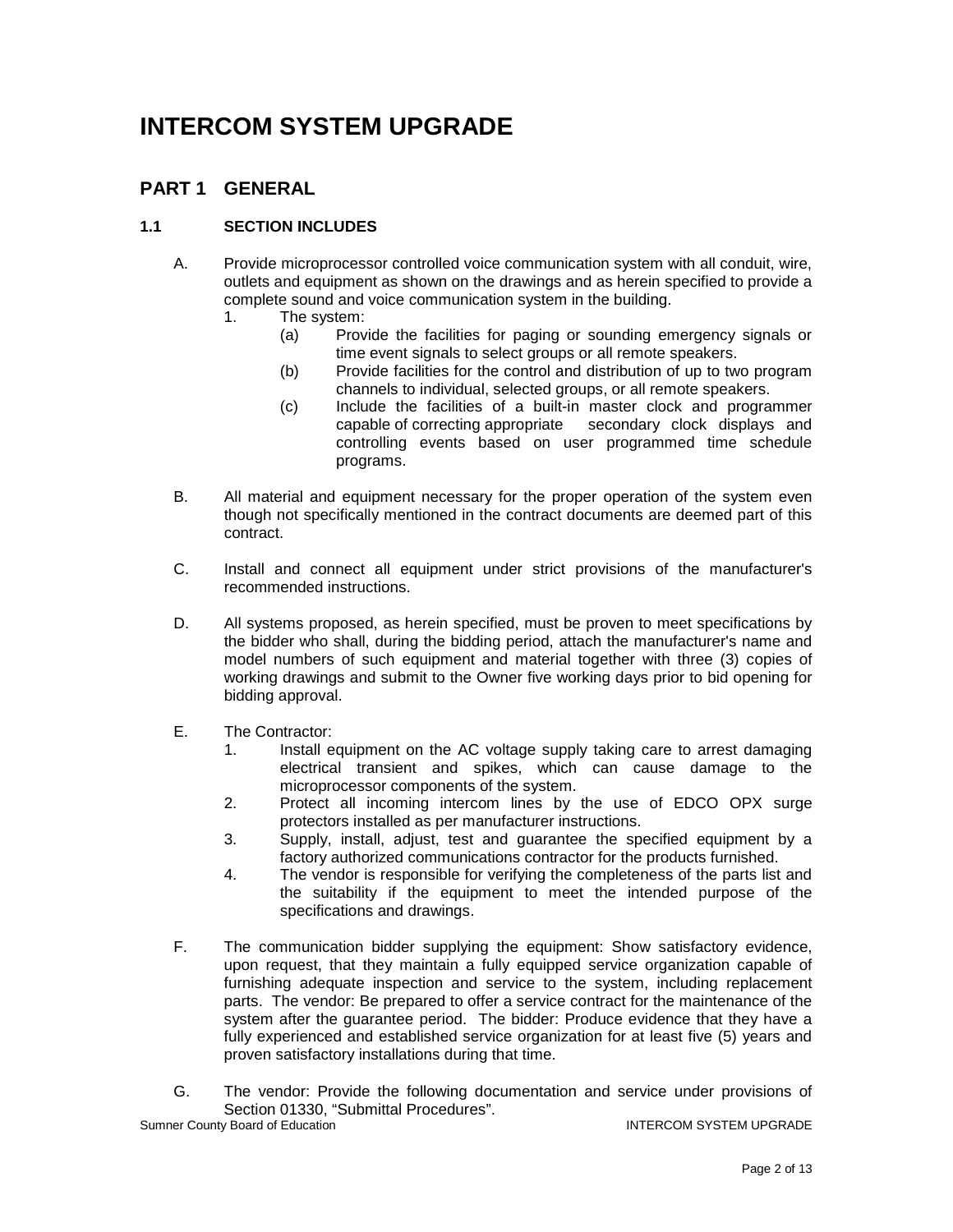- 1. Shop Drawings: Three (3) sets. Include the manufacturers specification sheets including all the component parts.
- 2. As built Drawings: Three (3) sets. Include the information in "A" above. They should include up-to-date drawings that include any changes made to the system during installation. Include circuit diagrams and other information necessary for the proper operation and maintenance of the system.
- 3. Operating Instructions: These instructions are to be permanently affixed to all administrative control stations.
- 4. In-service Training: Provide the Owner with a training program designed to make all administrative control station users familiar with the operation of the voice communication system.

#### **1.2 SYSTEM FUNCTIONALITY**

- A. The system consists of:
	- 1. Central equipment cabinet
	- 2. Microprocessor control unit<br>3. Power supply
	- Power supply
	- 4. Zone hardware cards
	- 5. Administrative Telephones (ATEL)
	- 6. Amplifiers
	- 7. Station loudspeaker assemblies
	- 8. Call-in switches
	- 9. Staff telephones
	- 10. All associated material, hardware, wiring, and options as described herein to provide a complete working system, which meets the specified requirements.
- B. Provide the following communications functions for the system.
	- 1. ATEL to remote loudspeaker station or remote staff phone speaker station.<br>2. Administrative Telephone to Administrative Telephone.
	- 2. Administrative Telephone to Administrative Telephone.<br>3. Administrative Telephone to CO/PABX telephone li
	- Administrative Telephone to CO/PABX telephone line (provide required equipment).
	- 4. Remote speaker equipped with call-in device to Administrative Telephone.
	- 5. Staff Phone to Staff Phone
	- 6. Staff Phone to CO/PABX telephone line
- C. Ensure the System:
	- 1. Provide the facilities for paging or sounding emergency signals or time event signals to select groups or all remote speakers.
	- 2. Provide facilities for the control and distribution of up to two program channels to individual, selected groups, or all remote speakers.
	- 3. Include the facilities of a built in master clock and programmer capable of correcting appropriate secondary clock displays and controlling events based on user programmed time schedule programs.

#### **1.3 SYSTEM PARAMETERS**

- A. The System: Provide for a minimum of two (2) simultaneous open voice speech paths between Administrative Telephone (ATEL) and station loudspeakers within a 16-line group.
	- 1. Speech Channels:
		- (a) True multiple, simultaneous, unrestricted, amplified voice channels requiring no automatic Queue or Call Stacking to access the intercom amplifier.
		- (b) Have compatibility for expansion to 4 intercom channels.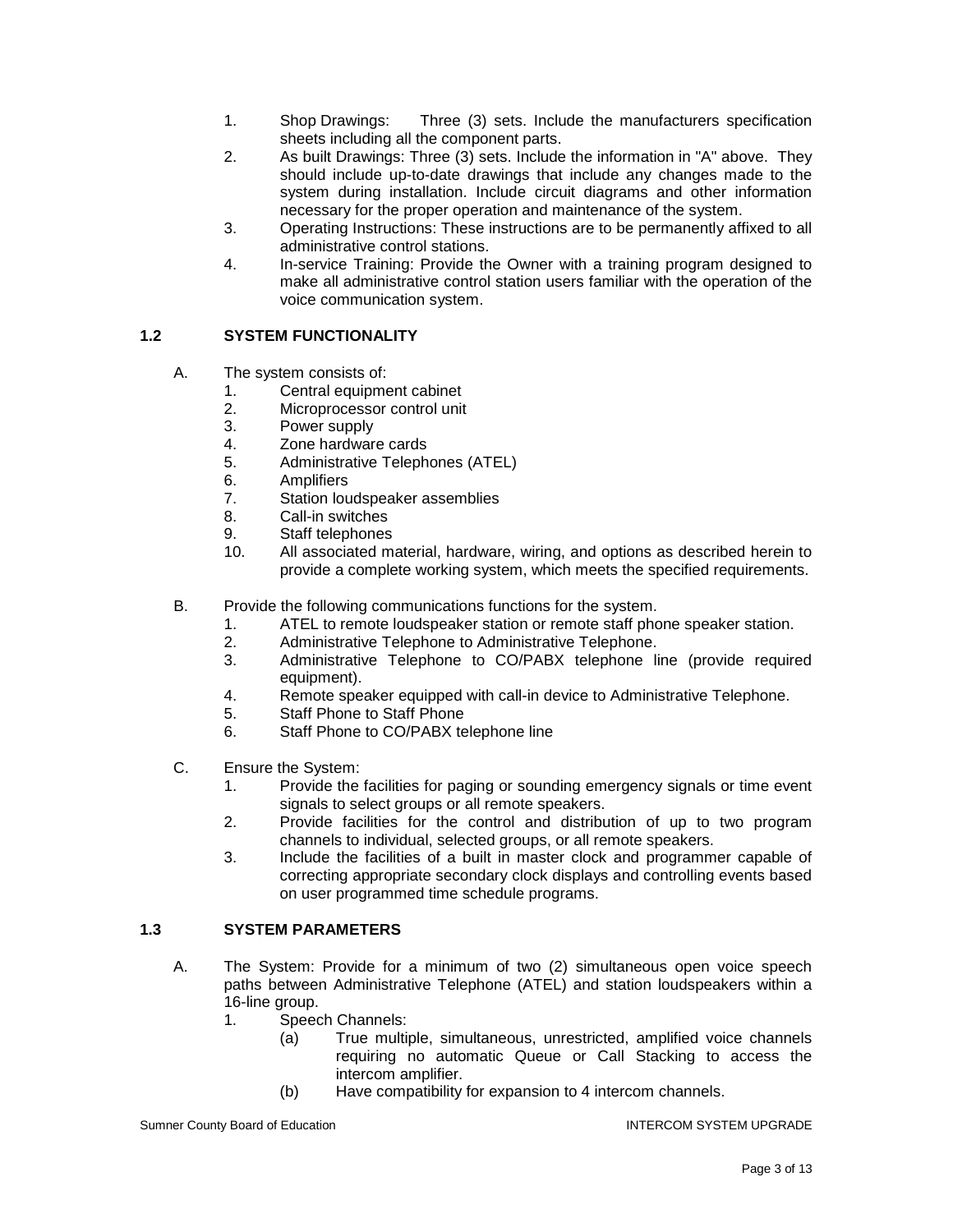- (c) Systems not providing true multiple, simultaneous, unrestricted, amplified voice channels or systems offering multi-speech paths which are restrictive to less than three (3) simultaneous conversations inclusive of staff phone linkage per 16-line group are unacceptable.
- 2. The system: Provide the capability for future expansion to allow 4 simultaneous amplified intercom speech paths and 32 telephonic paths to 512 stations.
- 3. Provide a fifteen (15) watt intercom amplifier with each Administrative Telephone (ATEL). This amplifier shall be integral to the ATEL, requiring no panel mounting space in the equipment rack associated with the system.
- B. The system: Provide the capacity for both a loudspeaker station and a handset at each remote location.
	- 1. Each remote station: Assigned and architectural or ID number to communicate with its assigned Administrative Telephone (ATEL's).
	- 2. The system: Permit user selection of 3, 4 or 5 digit dialing.
	- 3. The handset: Provide for full duplex telephony type communications.
	- 4. The system shall not require any additional memory address locations or ID numbers for the staff handset associated with any given remote station.
	- 5. The system: Automatically toggle to the duplex mode of communications whenever the remote handset is lifted during the call in progress.
- C. Each remote station position: Allow calls to be placed from two (2) remote devices. Ensure each device has an individual assignable priority.
	- 1. The user assignable priorities for remote stations are:
		- (a) Normal
		- (b) Emergency
		- (c) Staff Handset
		- (d) Fire
		- (e) Security
		- (f) Remote Call Cancel
		- (g) Remote Program Select, allowing location to select or cancel the program channel. This shall be assignable be either program channel. Intercom or paging takes precedence over this function.
	- 2. Make it possible for the user to reset the priority for a given remote station device from a designated ATEL.
- D. Call-in devices, if continuously activated such as smoke detectors or emergency switches, may be assigned programmable recall time which causes these calls to keep reappearing until the initiating device is reset.
- E. The system: Allows preselected coverage of calls from remote station to Administrative Telephone (ATEL) on a remote station basis. A remote station shall be able to report to multiple Administrative Telephone (ATEL) simultaneously. The user may forward functions of an unattended Administrative Telephone (ATEL) to an attended Administrative Telephone (ATEL). This provides overlapping or distinct attended Administrative Telephone (ATEL). This provides overlapping or coverage of remote stations by Administrative Telephones. Systems not allowing complete flexibility of remote station coverage are unacceptable.
- F. The system: Incorporate all necessary circuitry to prevent monitoring of any remote station whose call origination switch is in the privacy mode. The system: User configurable to work with resistor or diode privacy circuits.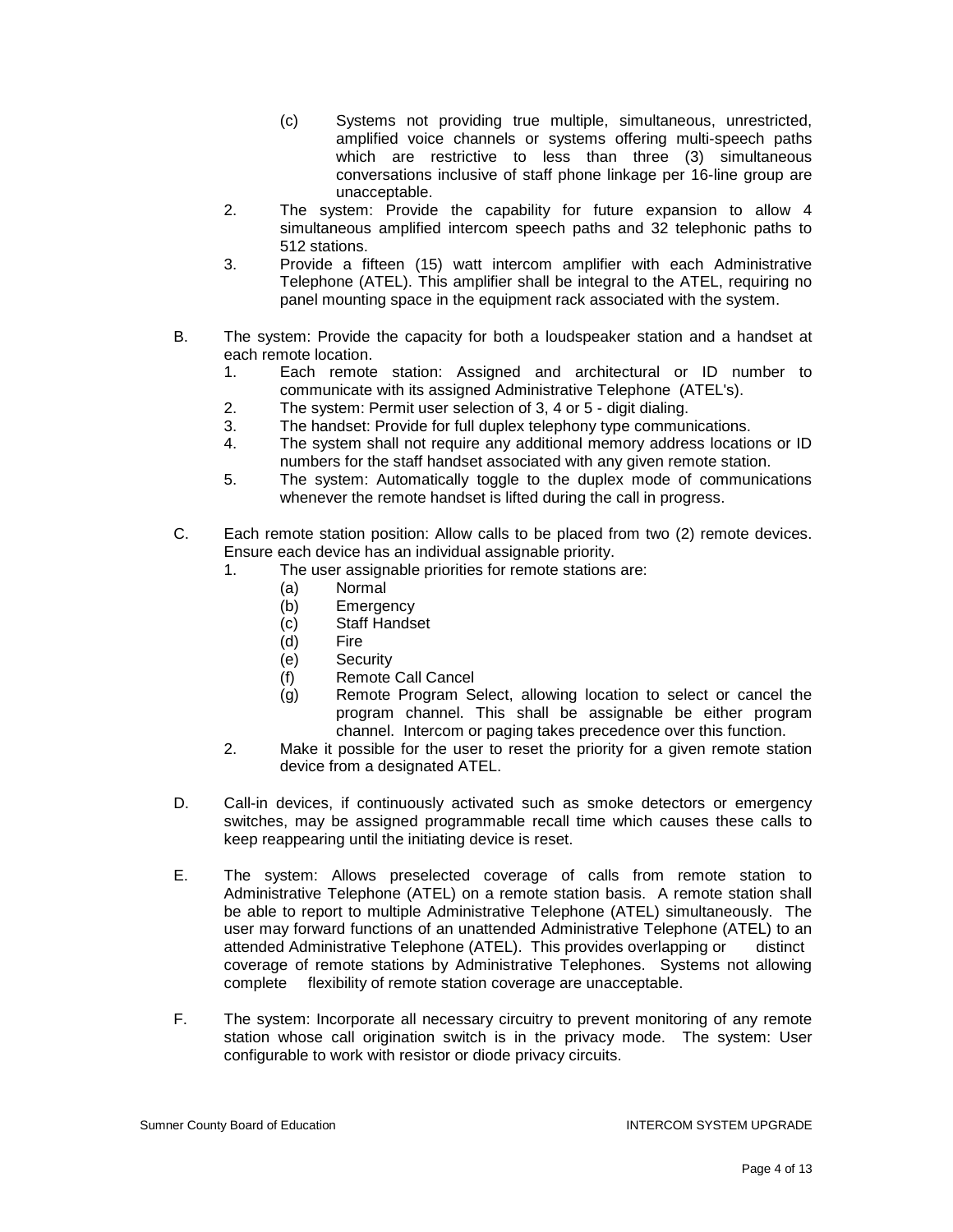- G. The system: Capable of providing a supervisory tone to remote station speakers. The tone signal will indicate the speaker is being monitored by the Administrative Telephone (ATEL).
- H. The system: Provide a call announce tone. This feature, if preselected by the user, provides a tone signal at the classroom speaker when called by an Administrative Telephone (ATEL).
- I. The system: Provide the facilities so that a calling station can be placed in a "Hold" status, freeing the Administrative Telephone (ATEL) to perform other functions. It shall also be possible to "Conference" remote staff handsets and ATEL's (and outside telephone callers if telephone interface option is used) together for room-toroom communications.
- J. The system: Provide thirty-two (32) multipurpose zones for zoned audio paging /class change signals with any remote station belonging to more than one group.
- K. The system: Allow for preselective access to "Zone" and "All-Page" functions. This feature will prevent unauthorized paging from Administrative Telephones (ATEL's).
- L. The system: Provide facilities so that the user has access for sounding selected tones from any Administrative Telephone (ATEL) on either All-Page or Zonal basis for use as emergency or other alarm signals.
- M. Provide provisions to allow for the use of a priority override input (i.e., Principal's Microphone). This circuit, when activated by an external source, gathers all speakers for distribution of the signal information provided by the external source. This priority override input preempts other functions currently under way in the system. Restore upon conclusion of the priority override function, all preempted functions.
- N. The system: Provide the capability to operate with external paging amplifiers to increase the audio output available for paging.
- O. Provide the system with control point outputs for activating outboard devices such as priority override relays on remote sound systems. Activate these control point outputs when the system is placed in the All-Page mode.
- P. Provide the system with ports to allow for:
	- 1. Diagnostics via any standard computer terminal.<br>2 Modem interface to allow remote factory engine
	- 2. Modem interface to allow remote factory engineering assistance. Systems not providing a port access to the system are not acceptable.
- Q. The system: Provide the ability to perform Scan functions from the Telephones (ATEL's) for:
	- 1. Review of call-in coverage assignments to an ATEL.
	- 2. Review ID numbers of remote stations assigned to either of the two program channels.
	- 3. Review, which Administrative Telephones (ATEL's) are forwarding coverage.
- R. Connect with up to eight external CO or PABX telephones lines with an optional telephone interface.
- S. Intercom system shall have the capability of overriding all sound systems thoughout the campus i.e. classroom sound systems, auditorium and cafeteria sound systems.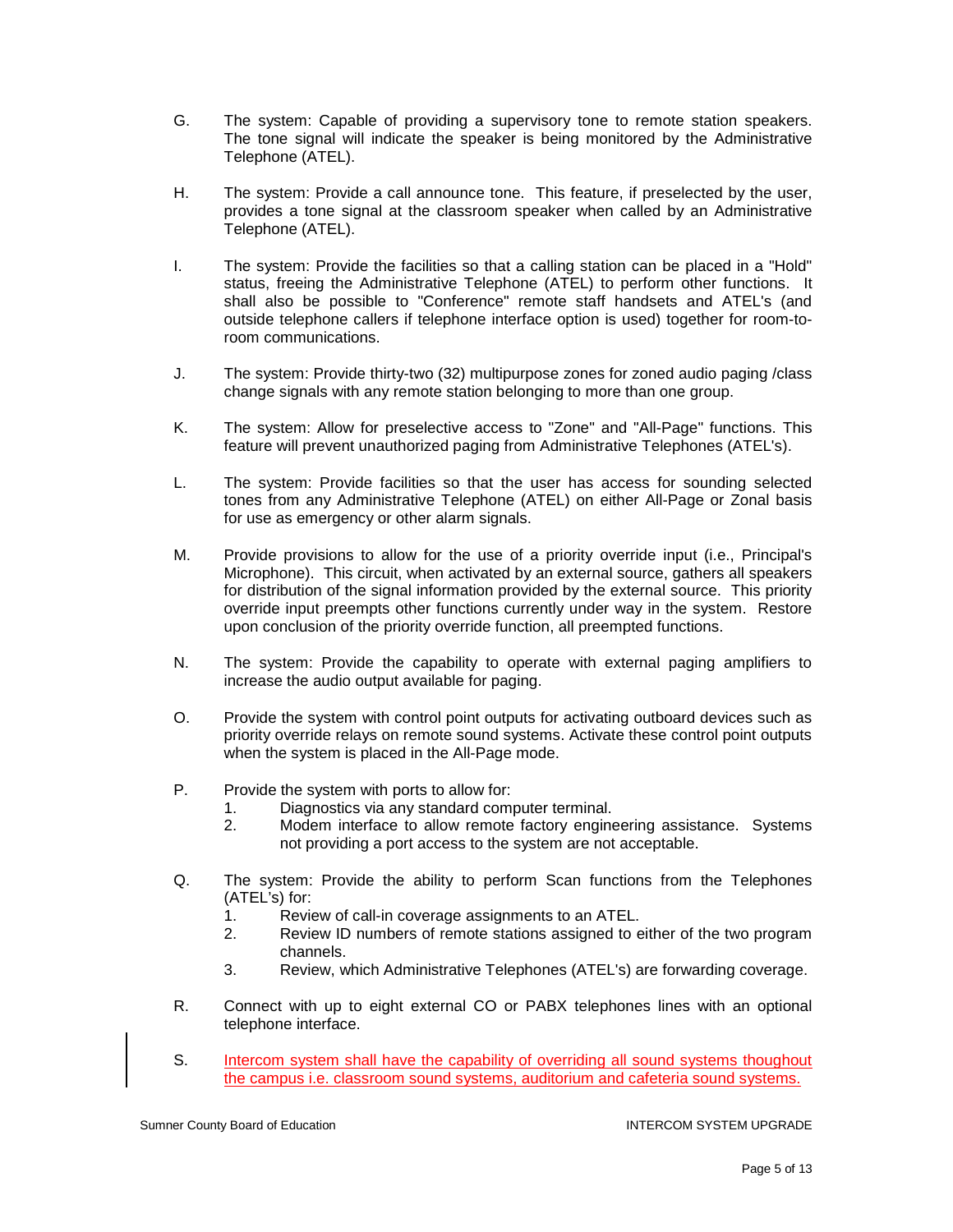### **1.4 SYSTEM MASTER CLOCK**

- A. Provide a built-in master clock and programmer capable of performing the following functions.
	- 1. Displaying the time of day in either 12 or 24-hour format at the Telephones (ATEL's).
	- 2. Providing 500 discrete time event, 16 schedules and 32 multipurpose zones. (a) The time of day in hours and minutes.
		- (b) The day or combination of seven (7) days of the week the event is to occur.
		- (c) Selection of any one or any combination of thirty-two (32) zones or outputs to be activated.
		- (d) Selection of any one of sixteen schedules to allow for maximum flexibility due to special circumstances or seasonal changes.
	- 3. Provide for an editing and review routine to permit the user to change and edit time events, zones, and schedules without having to reprogram the entire sequence.
	- 4. Provide for user selectability of both tone and duration time of tone signal.
	- 5. Capable of correcting compatible brands of secondary clocks.
- B. The time display: Protected by a built-in lithium battery, which automatically corrects Administrative Telephone (ATEL) time, displays upon restoration of power which was caused by AC power failure.
- C. Output points, activated by the master clock, provided in the system for use in controlling external sounders and other devices.

#### **1.5 ADMINISTRATIVE TELEPHONE (ATEL)**

- A. Control center for communications, paging and signaling functions for the Starcall System.
- B. Contains a 12-key keypad, SPKR Phone, Talk, Volume Up/Down, and special feature keys.
- C. For voice intercom the ATEL: Provide with a handset, dial pad, speaker, microphone, and Talk/Listen button. Provide each ATEL with a 15-watt intercom amplifier, which allows for independent open voice audio between the ATEL and a remote speaker station.
- D. Provide the ATEL with a solid-state sounder for audible annunciation of incoming calls. This sounder sounds at different rates depending on the Priority level of the Current Call. The sounder: User defeatable on a priority level basis so that the ATEL provides only visual annunciation if required.
- E. Provide the ATEL with display windows to visually annunciate the status of the system. The windows display the following:
	- 1. A 16-character alphanumeric LCD display.<br>2. When no calls are in the system, the ATEL
	- When no calls are in the system, the ATEL shall display current time, day of week, and date.
	- 3. Sequential display of calls in queue.
	- 4. Configuration menu display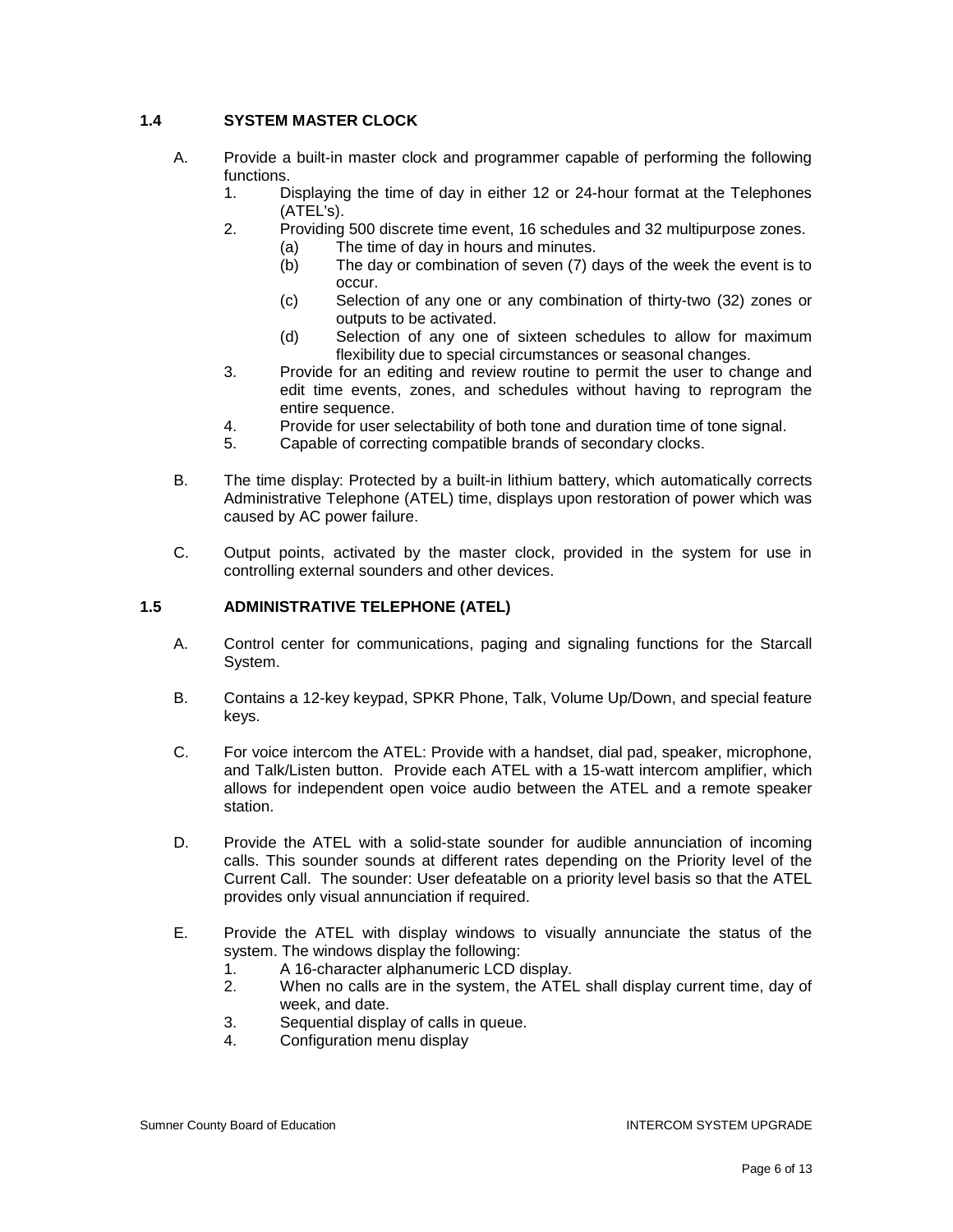- F. Capable of answering the next call in the calls waiting stack by depressing only one button. System not incorporating this repeat single button response feature for answering calls shall not be acceptable.
- G. Provide the ability to store up to 128 calls in the calls waiting stack.
- H. Provide the ability to forward its call-in coverage to another ATEL.
	- 1. Provide an indication shown in both the ATEL forwarding Coverage of calls and the ATEL to which call coverage is being Forwarded to.
	- 2. When in the Forward Coverage mode and ATEL: Visibly annunciates incoming calls, and it can be used to make and answer calls or other assigned functions without undoing the Forwarding function.
- I. A user programmable "Call Cancel" feature allows the ATEL to cancel all pending normal calls under its control while leaving the higher priority level calls in the calls waiting stack.
- J. It shall be possible to manually activate and sound the time event signal to any of the thirty-two (32) multipurpose zones from the ATEL.
- K. Provide the capability for an ATEL to reset the priority level of any remote call-in device through the use of a set priority button on the ATEL control panel.
	- 1. The ATEL: Provide a "lock-out" mode for this function allowing it only to be activated when the ATEL is in intercommunication with the remote station.
	- 2. This function prevents unauthorized tampering with the priority level settings from an unauthorized ATEL.
	- 3. The system: Provide visual feedback of the priority setting when this function is engaged.
- L. Provide with a built-in tone generator, which provides for both time signal tone and user accessible (optional) tones (single chime, repetitive chime, steady tone, hi-lo alarm, wail, and warble) for use as manually, activated emergency or other signals. 25 tones are available.
- M. Provide a dedicated control labeled "PAGE" with all Administrative Telephones (ATEL's).
	- 1. The operation of this control gives access to all or particular zones for:
		- (a) Tone signaling distress or emergency signals.
		- (b) Emergency voice announcements.
		- (c) Program distribution.
- N. Provide a Program button on each ATEL for selection and distribution of one or two program channels to remote stations.
	- 1. The program channels: Distributed via the ATEL to a room or rooms, paging zones, or all rooms (remote speaker stations).
	- 2. Provide a Scan function at the ATEL to review the remote stations (rooms) selected to each of the program channels.
- O. Provide a Hold button on each ATEL to place an internal or external call on a hold status, freeing the ATEL operator to perform other functions.
- P. Provide a Scan mode to permit the ATEL operator to review room assignments of each of the program channels, call-in coverage of rooms assigned to his/her ATEL, and which of the other ATEL's (if there is more than one) are forwarding their calls to this ATEL.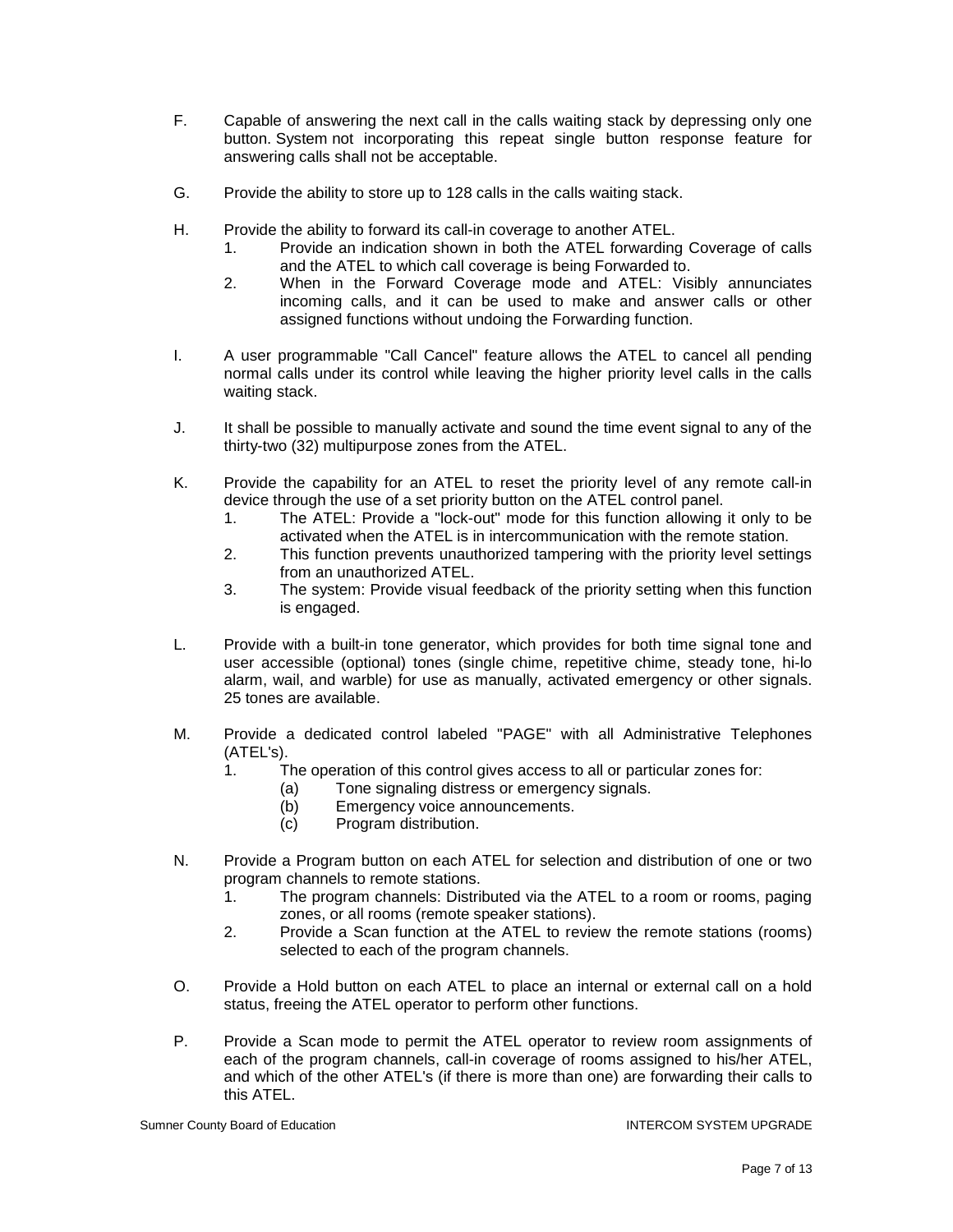- Q. A designated ATEL within a Starcall System: The ability to enter the user accessible functions for data input and programming.
	- 1. A "security code" number is required to enter this programming mode.<br>2 When the ATFL has accessed the programming mode, the display wire
	- When the ATEL has accessed the programming mode, the display window is used to provide prompts and other information for programming the system.
- R. The Administrative Telephone (ATEL): The ability to operate with external telephone lines provided and other information for programming the system.
- S. Each Administrative Telephone (ATEL): Provided with integral, permanently affixed operating instructions on a pull-out operating guide located under the unit and accessible by the user.

#### **1.6 SYSTEM MEMORY AND INTEGRATION**

- A. The user programmable functions: Contained in a memory that is protected by a manufacturer supplied battery with a life expectancy of at least ten years.
- B. The system clock automatically restores the time of day displays on all Administrative Control Stations (ATEL's) to the proper time upon restoration of power, which was caused by AC power failure.
- C. Supply the system to allow operation of the intercommunications functions during loss of AC power. The use of U.P.S. type power supplies will not be acceptable unless supplied at the contractor's expense.
- D. Provide an uninterruptible power supply for the clock/intercom with the capacity for operating the intercom system under normal idle load for 2 hours and then operating the system at full power to all speakers for 5 minutes.

#### **1.7 RELATED WORK SPECIFIED ELSEWHERE**

- A. Section 16801 Cafetorium Sound System
- B. Section 16802 Auditorium Sound System
- C. Section 16803 Gymnasium Sound System
- D. Section 16805 Music Classroom Intercom System
- E. Antennae
- F. Terminal Cabinets

#### **1.8 SUBMITTALS**

A. Shop drawings submit under provisions of Section 01330, "Submittal Procedures".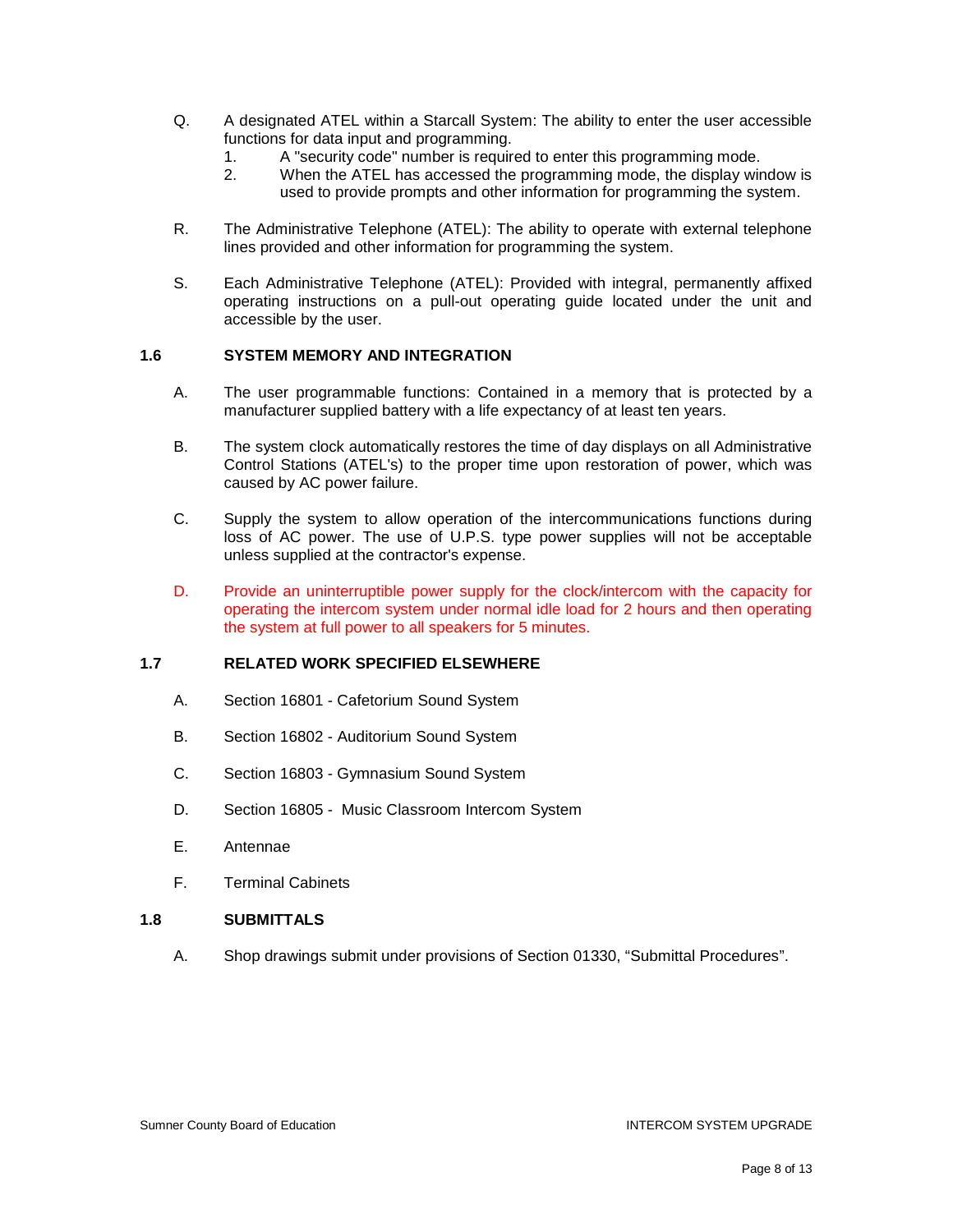## **PART 2 PRODUCTS**

#### **2.1 SYSTEMS COMPONENTS**

**\*Any reference to a specified manufacturer or model number shall be interpreted as equal to or better than the referenced manufacturer or model number.**

- A. Central Equipment
	- 1. The central equipment: Mounted in a standard 19-inch equipment rack. The central equipment consists of but not be limited to:
		- (a) The equipment housing.<br>(b) A power supply to pro
		- A power supply to provide operating DC power for the circuitry contained within the central equipment housing and four (4) Administrative Control Stations (ACS's).
		- (c) A central microprocessor unit.
		- (d) Zone circuit boards as required to meet the system requirements for remote stations and communications linkage.
		- (e) The provision for terminating the cabling from up to 512 remote stations and eight Administrative Telephones (ATEL's).
	- 2. The central equipment: Dukane Model 110-3546 shelf/ 110-3521 central processor.
	- 3. The system contains the following components as required to meet system functions:
		- (a) Provide expanded audio switching card as required Dukane 110- 3534.
		- (b) Provide expanded audio routing card as required Dukane Model 110-3524A.
		- (c) Provide balanced telephone card, Dukane Model 110-3554.
		- (d) Provide expanded Adm. Telephone card, Dukane Model 110-110- 3527 4-port minimum.
		- (e) Provide two (2) minimum intercom amplifier modules, Dukane Model 110-3544B.
		- (f) Provide ring supply module, Dukane Model 110-3543 as required.
- B. Administrative Telephones (ATEL's)
	- 1. Constructed of a high impact cycolac material suitable for desktop operation.<br>2. Constructed a seamless moisture proof type membrane control panel with a
	- 2. Incorporate a seamless moisture proof type membrane control panel with a plug-in cable harness for modularity. The membrane panel: Contains clearly designated "buttons" with legible and permanent designations. The buttons: Provide a tactile feel, positive touch response, typical to a mechanical pushbutton.
	- 3. Features of the control panel include:
		- (a) Telephone type keyboard containing digits 0 through 9 plus symbols  $#$  and  $*$ .
		- (b) 16-character LCD alphanumeric display.
		- (c) Buttons designated for SPKR Phone, Hold, Menu, Program, Page, Talk, Emergency, and Volume Up/Volume Down, Tone.
	- 4. Provide with a built-in tone generator for use in providing time tones and manually activated tones for emergency and other signals.
	- 5. Light gray in color with dark gray trim, and all button markings and nomenclature sealed under a transparent protective overlay. An integral PullOut Operating Guide card part of the housing. This guide contains basic functional operating instructions.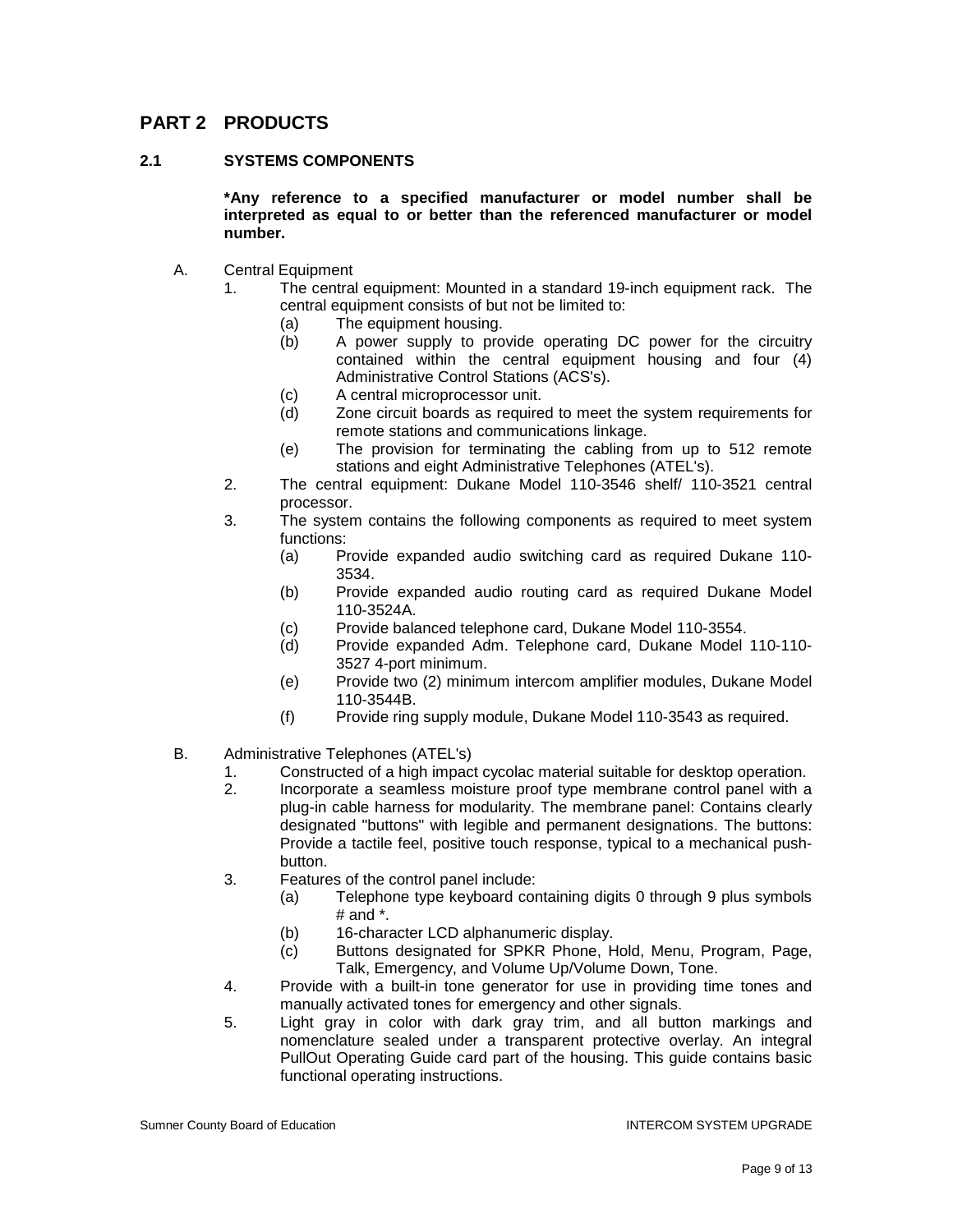- 6. Housing Dimensions: 11-5/8 inches (29.5 cm) wide, 9-3/8 inches (23.8 cm) deep, and 4-1/16 inches (10.3 cm) high without handset and 5 inches (12.7 cm) high including handset. The net weight: Not to exceed 5 pounds, 14 ounces (2.64 kg.).
- 7. Provide with a 7 foot multiple conductor cable for power, data, and audio signals. Provide this with a multi-pin connector for ease in installation and maintenance. Provide the handset with a standard modular type 5-foot coil cord.
- 8. The ATEL: Dukane Model 7A1110.
- C. ATEL Wall Mounted Connector Assembly:
	- 1. Provide each ATEL with a wall plate and mating connector for the ATEL cable. Mount this connector on a standard single gang plate of stainless steel.
	- 2. The connector plate shall be included with ATEL.
- D. Supplemental Power Supply:
	- 1. Provide the supplemental power supply for systems up to twenty-four (24) Administrative Telephones (ATEL's).
	- 2. The power supply: Capable of providing sufficient DC power to support (24) Administrative Telephones (ATEL's).
	- 3. Mount the power supply in a standard 19 inches equipment rack with a height not to exceed 5-1/4 inches.
	- 4. The Supplemental Power Supply: Dukane Model 17A365.
- E. Telephone Interface:
	- 1. Provide the required circuitry to interface the Starcall System to central office (CO) or PABX telephone lines.
	- 2. Capable of performing the following telephone functions as required by the system: line seizes, line hold, hookswitch flash, ring detection, and the generation of DTMF signals for dialing.
	- 3. Provide CO/PABX circuit card and telephone interface with the ability to support up to eight (8) external CO/PABX lines.
		- (a) The initial line capacity: Two (2) lines.
		- (b) The line capacity: Expandable in increments of two (2) for a total of eight (8).
		- (c) Expansion of line capacity: Accomplished via plug-in modules.
	- 4. Provide the telephone interface for user programming, on an ATEL by ATEL basis, the assignment of incoming and outgoing telephone line access.
		- (a) Telephone lines can be assigned too more than one (1) ATEL.
		- (b) Provide the ATEL's with the ability to be restricted from either outgoing or incoming access to a telephone line on an individual line basis.
		- (c) Custom calling features, as provided from the telephone company (utilizing the "." or "#" button), functions with the telephone interface provided such features are enabled by the host phone system.
	- 5. If multiple line access is assigned to a given ATEL, provide a group hunt feature for accessing the lines.
	- 6. Annunciate incoming calls in the calls waiting window of assigned ATEL's with both a visual and audible annunciation.
	- 7. Make it possible to conference telephone calls with staff handsets and other ATEL's.
	- 8. Obtain its operating power from the Starcall System and be mounted in the Starcall equipment rack.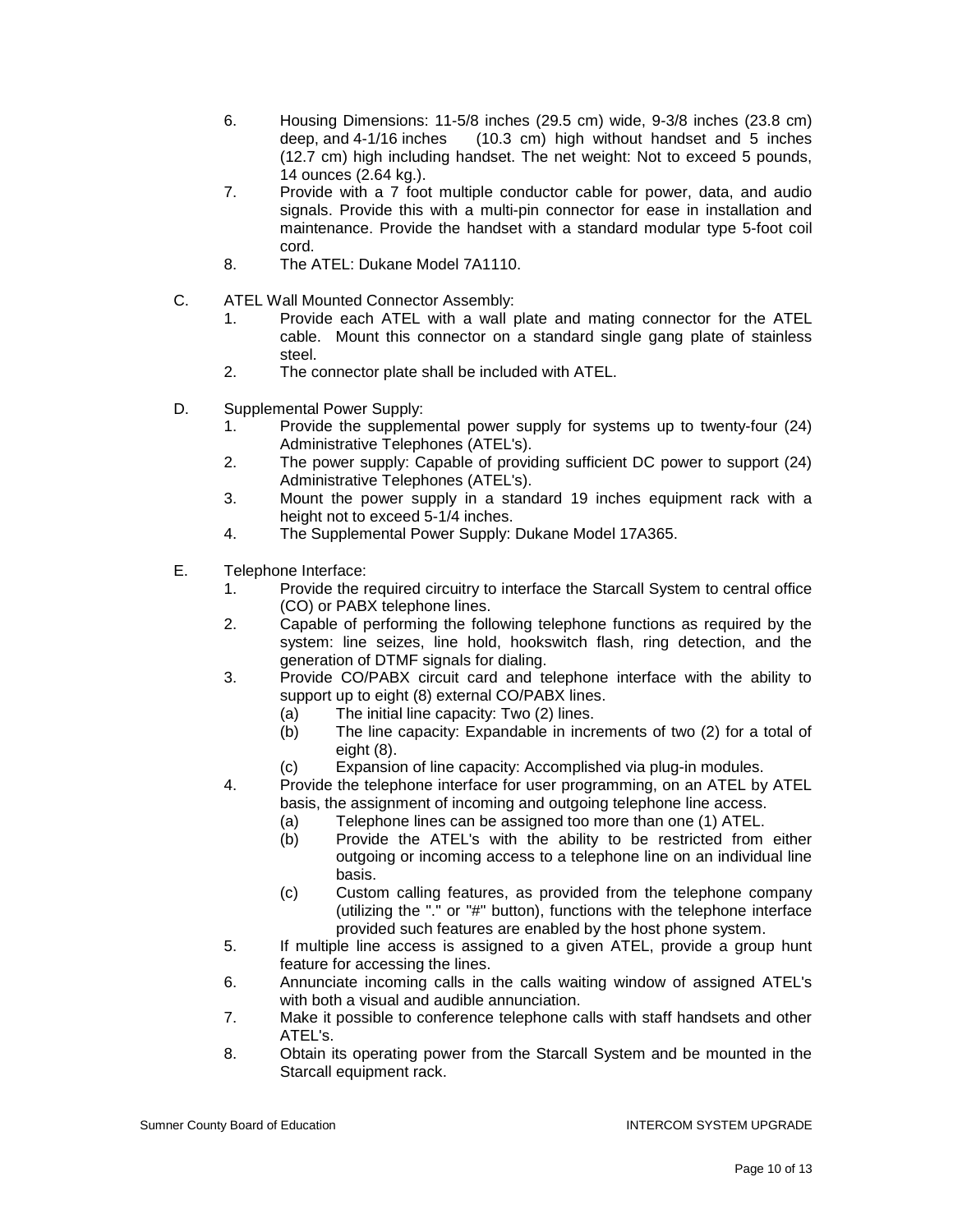- 9. Connections to the telephone interface: Standard modular type USOC #RJ11C connectors, one (1) per line, and signal and data connections to the Star Call System shall be multiple pin connectors.
- 10. FCC Part 68 Registered for connection to the telephone network, and its ringer equivalency 0.7B for each line.
- 11. Telephone Interface: Dukane Model (Balance Telephone Cord) 110-354 (Ring Supply Module)
- 12. External Paging Amplifier:
- 13. Provided as required to meet the load requirements of the system when activated in the All-Page mode.
- 14. The External Paging Amplifier: Dukane Model 1A4250.
- F. Program Sources, Preamps, Power Amplifiers, and Monitor Speakers:
	- 1. Provide the system with equipment required for one program channel. This equipment consists of:
		- (a) Preamplifier /program sources per program channel. Dukane #RTC350P
		- (b) Power amplifier per channel capable of supporting full speaker load of all remote speaker stations. Dukane #1A4250
		- (c) Monitor speaker panel and selector switch. Dukane # 9A1685A
- G. Equipment Rack:
	- 1. The central equipment: Housed in a standard 19 inches equipment rack. Provide sufficient vertical size to contain all of the specified equipment to be housed within. Provide the rack with a locking rear door and removable side panels. Fill all unused front panel space with the appropriate size blank panels.
	- 2. The Equipment Rack: Dukane Model #110-3592 (77 inches high).
- H. Remote Devices:
	- 1. Classroom/room speakers: 8 inches with line matching transformers with 1/2, 1, 2, and 4-watt taps. Tap according to room requirement.
	- 2. Speakers: Dukane #5A531.
	- 3. Install Classroom/room speakers in a common clock/speaker enclosure.
	- 4. Install corridor-ceiling speakers in a ceiling grille: Dukane #6A342 with 145-<br>226 back box and 180-2 mounting rails. Spacing of approximately 30' 226 back box and 180-2 mounting rails. centers, no less than one per corridor.
	- 5. Call back pushbuttons.
		- (a) Provide dual momentary push buttons mounted remote from the speaker baffle for signaling the ATEL's in administration and media center.
		- (b) Cover plates: Single gang stainless steel.
		- (c) Dukane #BCSB-1D.
	- 6. Common clock/speaker enclosures: Provide Dukane 830-89/194-89 or 830- 89/SM194-89 as per type of installation.
	- 7. Classroom/room clock: 10 inches Dukane # 030-10EX with numerals.
	- 8. Gymnasium clock and Cafeteria Clock: 12 inches Dukane # 030-12EX with wire guard only in the gymnasium.
	- 9. Program bells shall be:
		- (a) 6 inches Dukane # 306,120V In corridors, spacing of approximately 60' centers, no less than one per corridor.
		- (b) 10 inches Dukane # 310, 120V WP Outdoor Locations, spacing of approximately 100' centers, no less than one on an exterior wall.
	- 10. 120V Buzzers in classroom clock/speaker enclosure Dukane # 124.
	- 11. Exterior Paging Horns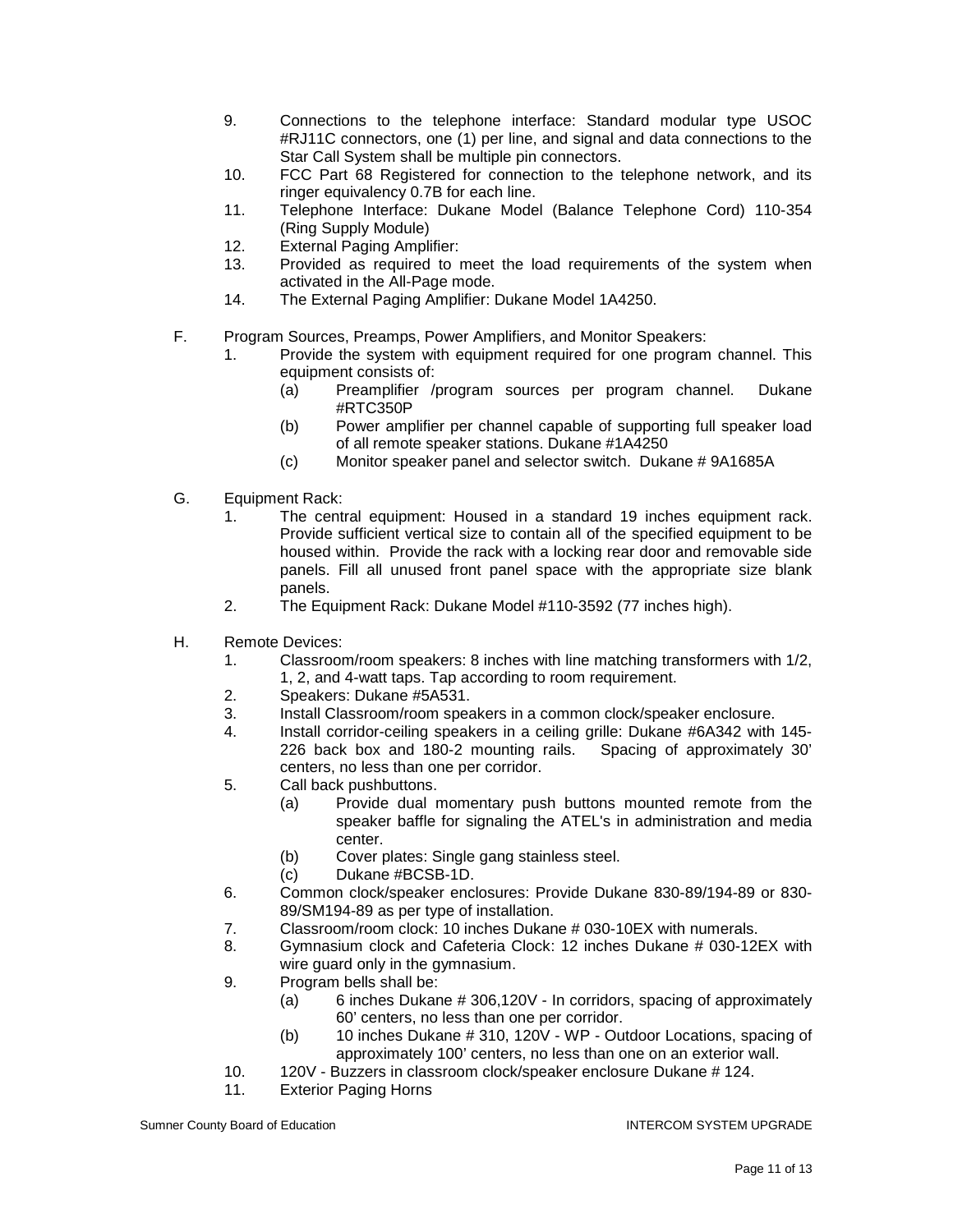#### **2.2 MANUFACTURERS**

- A. Dukane Star Call
- B. Rauland Telecenter V
- C. Manufacturers listed serve to establish a level quality.

## **PART 3 EXECUTION**

#### **3.1 WIRING**

- A. From the central equipment to each speaker run above ground a four (4)-wire conductor with two (2) wires shielded, Belden #8722 or West Penn #359B, for underground installations use AQC359.
- B. From the Master Clock run:
	- 1. 3# 12 THW CU conductor for clock operation
	- 2. 2# 12 THW CU conductor for program bell operation<br>3. 2# 14 THW CU conductor for classroom buzzer operation
	- 2# 14 THW CU conductor for classroom buzzer operation
- C. Provide all soundintercom wiring in separate raceways. Mount a momentary pushbutton remote from the speaker baffle for signaling the central console in each room. Install suitable type hinged terminal cabinets as indicated on plans. Provide marked terminal strips in all junction boxes. Soldered and tap joints will not be permitted.
- D. Provide all program bells and classroom buzzers wiring in separate conduit.
- E. Provide isolating barrier in clock/speaker enclosure so as to keep wiring separated.

## **END OF SECTION**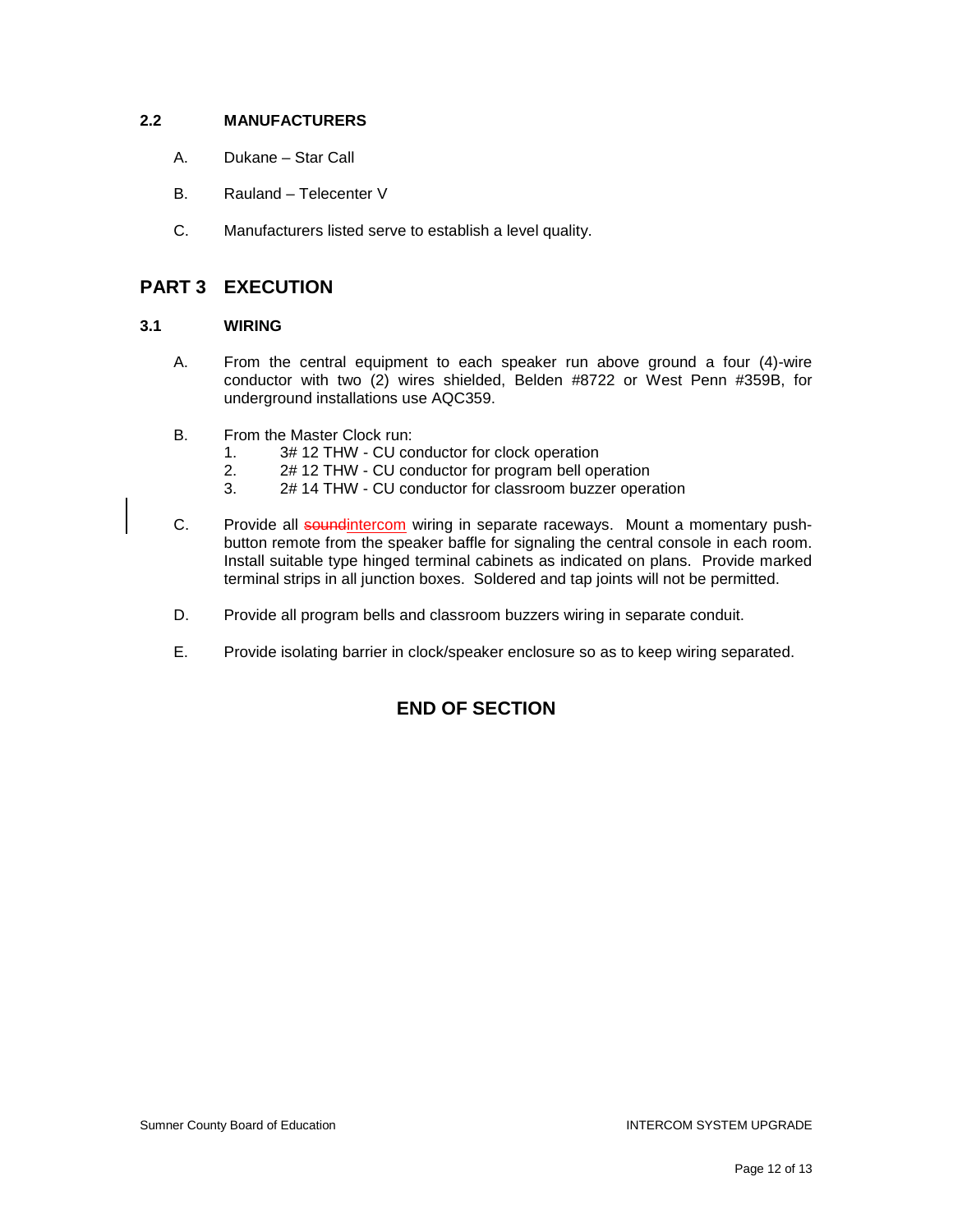# **BID SHEET**

# **INTERCOM SYSTEM UPGRADE**

| <b>GRAND TOTAL</b>               |  |
|----------------------------------|--|
| WALTON FERRY ELEMENTARY          |  |
| MILLERSVILLE ELEMENTARY          |  |
| <b>GEORGE WHITTEN ELEMENTARY</b> |  |
| BETHPAGE ELEMENTARY              |  |

\_\_\_\_\_\_\_\_\_\_\_\_\_\_\_\_\_\_\_\_\_\_\_\_\_\_\_\_\_\_\_\_\_\_\_\_\_\_\_\_\_\_\_\_\_\_\_\_\_\_\_\_ AUTHORIZED COMPANY REPRESENTATIVE (Signature)

\_\_\_\_\_\_\_\_\_\_\_\_\_\_\_\_\_\_\_\_\_\_\_\_\_\_\_\_\_\_\_\_\_\_\_\_\_\_\_\_\_\_\_\_\_\_\_\_\_\_\_\_

AUTHORIZED COMPANY REPRESENTATIVE (Printed)

PHONE EMAIL

\_\_\_\_\_\_\_\_\_\_\_\_\_\_\_\_\_\_\_\_ \_\_\_\_\_\_\_\_\_\_\_\_\_\_\_\_\_\_\_\_\_\_\_\_\_\_\_\_

\_\_\_\_\_\_\_\_\_\_\_\_\_\_\_\_\_\_\_\_\_\_\_\_\_\_\_\_\_\_\_\_\_\_\_\_\_\_\_\_\_\_\_\_\_\_\_\_\_\_\_\_

\_\_\_\_\_\_\_\_\_\_\_\_\_\_\_\_\_\_\_\_\_\_\_\_\_\_\_\_\_\_\_\_\_\_\_\_\_\_\_\_\_\_\_\_\_\_\_\_\_\_\_\_

COMPANY NAME

\_\_\_\_\_\_\_\_\_\_\_\_\_\_\_\_\_\_\_\_\_\_\_\_\_\_\_\_\_\_\_\_\_\_\_\_\_\_\_\_\_\_\_\_\_\_\_\_\_\_\_\_ ADDRESS

DATE

Sumner County Board of Education **INTERCOM SYSTEM UPGRADE** 

\_\_\_\_\_\_\_\_\_\_\_\_\_\_\_\_\_\_\_\_\_